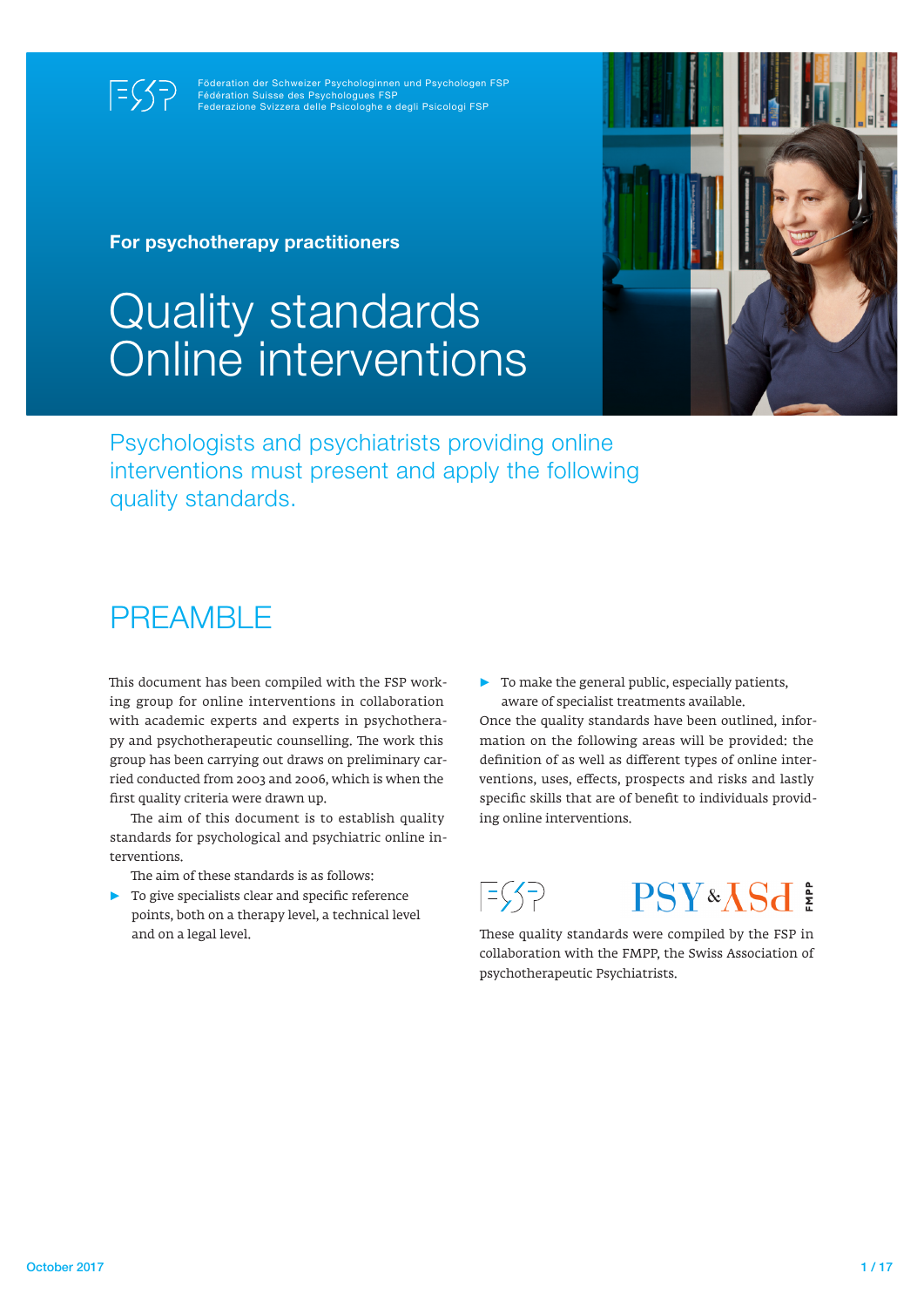### QUALITY STANDARDS

Psychologists and psychiatrists providing online interventions should present and apply the following quality standards.

Quality Standards refer to everything that comes under the headings of "Transparency", "Barriers, In-

dications and Contraindications of Online Therapy", "Confidentiality and Data Protection" and "Professional Ethics". The points in the text boxes are additional references.

### 1. Transparency

#### Identification of the provider

- ► Name, address, telephone number, e-mail address of the provider are known.
- $\blacktriangleright$  The provider must disclose what qualifications, training/education, skills or qualifications they have.
- $\blacktriangleright$  The professional organisations the provider belongs to are clearly stated.

#### Transparency of the service

- ► The service is described clearly.
- Realistic objectives are given that can be reached using this service.
- $\blacktriangleright$  The areas the provider specialises in are stated.

#### Transparency of costs

- ► The costs of the treatment and potential payment types are stated.
	- ► The fees should be the same as they are in the consulting room given that the services in question are the same.
	- $\blacktriangleright$  The decision regarding payment options is left to the discretion of the specialists. Some require an advance payment, especially if they are conducting online interventions.

#### **Scheduling**

► Clear on scheduling (when will sessions take place?) and on answering questions (if communication is asynchronous): The patient ought to know when he/she can expect to receive a response.

#### General Terms and Conditions

- The GTC that apply to the service are appropriately stated.
- $\blacktriangleright$  It is of course possible to draw up a customised contract as opposed to GTC.

General Terms and Conditions are contractual terms that are compiled in advanced by a contracting party in order to conclude numerous contracts. This means they are not negotiated separately for specific contracts, but rather they are adopted in their entirety. According to Swiss law, only the standard clauses apply. Unusual, i.e. non-standard, clauses do not apply unless the customer was made explicitly aware of them (known as the "unusual clause rule").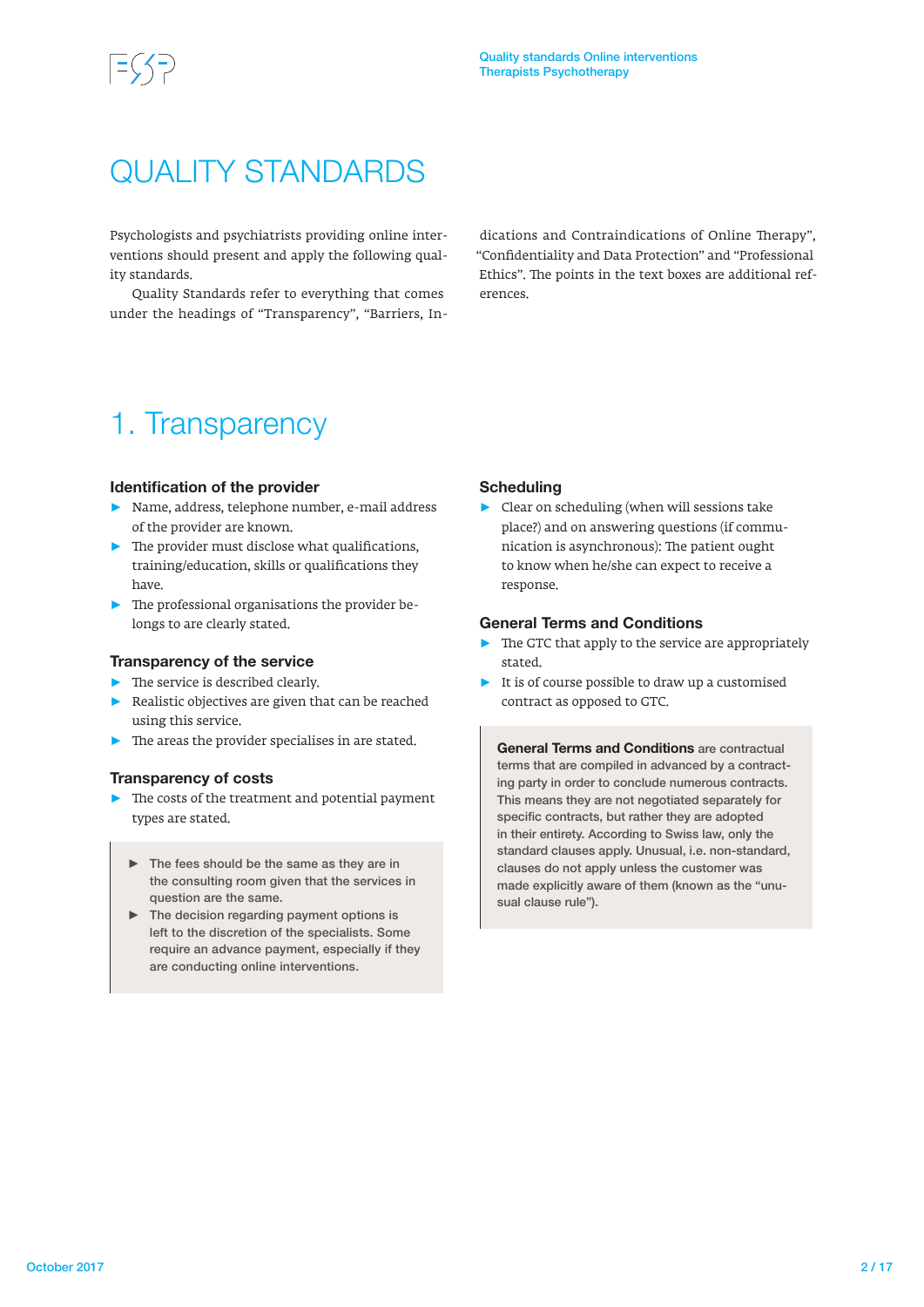

### 2. Barriers, indication and contraindication

### Patient information

 $\blacktriangleright$  For online therapy, patients may essentially remain anonymous, but some information is vital depending on the case.

It is recommended that the provider acquires the information they definitely require using a form.

#### Suicidal tendencies

► If the therapist suspects the patient is suicidal, they must attempt to contact the individual in person to investigate.

#### Contraindication

- ► Online therapy is generally not indicated in an acute crisis, especially if patients have attempted suicide, or if they are experiencing dissociation or acute psychosis.
- $\blacktriangleright$  It is the therapist is responsibility to decide when and for which disorders online therapy is an option.

#### Diagnosis and assessment

► "Distance diagnoses" are avoided. The risk of liability is particularly high in cases where the therapist overlooks objective findings in their diagnosis because they have not had direct contact with the patient, meaning therapy has already started poorly for the patient.

► If they cannot meet face to face, the patients are informed that a distance diagnosis cannot be made. Initial interventions that provide contact and support can be conducted without a diagnosis. However, without a diagnosis, therapy cannot begin.

#### Contingency plan

The therapist must compile a contingency plan based on the diagnosis, and must inform the patient of this plan, including information regarding emergency numbers and addresses.

**Exceptions to these rules** can only be made if the therapist believes that the expected benefits to the patient of online therapy outweigh the potential risks. The therapist must give reasons as to why these benefits outweigh the risks in their documents.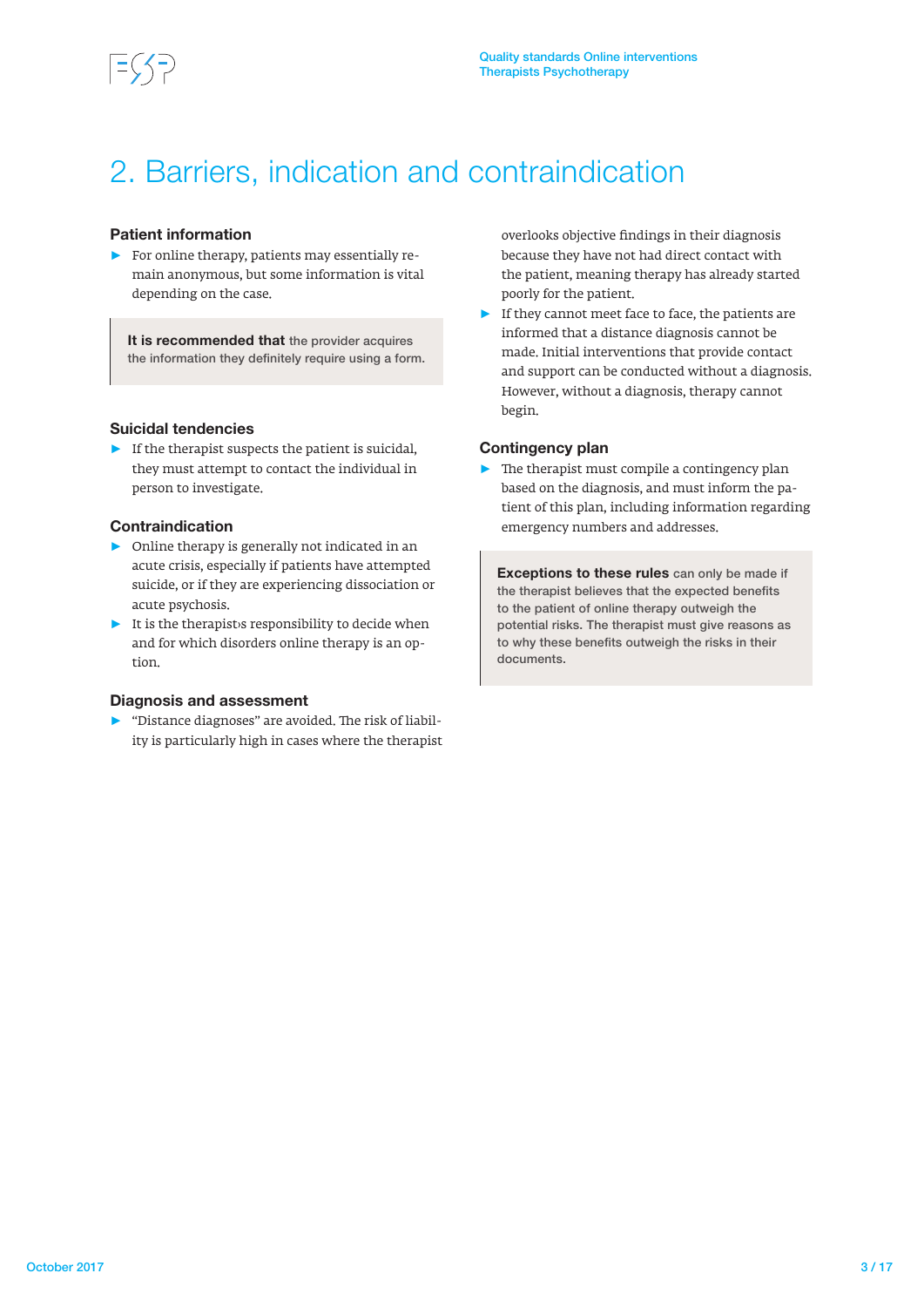### 3. Confidentiality and data protection

### Information and encryption

- ► Patients are informed of the risk of confidentiality being compromised through the online storage and transfer of data. All the important information on data protection, security risks, the type, extent and period of data storage and the rights of patients is made appropriately available. The therapy may ask the patient to acknowledge the risks involved in writing.
- ► The therapist shall adhere to the highest standards of encryption: encrypted data transfer via Secure Sockets Layer (SSL) Encryption on websites, or Pretty Good Privacy (PGP) for e-mails; encrypted data storage; password-protected access to sessions with a secure password that regularly changes; virus protection; firewall, regular security updates and backups.

#### The patient›s responsibility

 $\blacktriangleright$  The patient is informed that the therapist accepts no responsibility for the security of data stored by the patient on their own computer, or that they send via unencrypted e-mails.

#### Data storage

► At the end of the session, any e-mails, chats or videos are deleted from the server that was used during therapy. As is the case for face-to-face meetings, the therapy sessions must be recorded, and this data must be stored for ten years. The therapist accepts no responsibility for the security of data stored by the patient on their own computers, or which they send via unencrypted e-mails.

### Responsibility of third parties

 $\blacktriangleright$  Third parties who have access to the data (e.g. administrative staff, IT staff etc.) are also bound by confidentiality, and should sign an appropriate agreement with the psychologist or psychiatrist, that is unless a technical solution can be found that prevents them from viewing the data.

Consulting room sessions also require coordination or organisation via digital lines of communication. They leave a digital trace behind for which specific data protection provisions must also be observed and followed.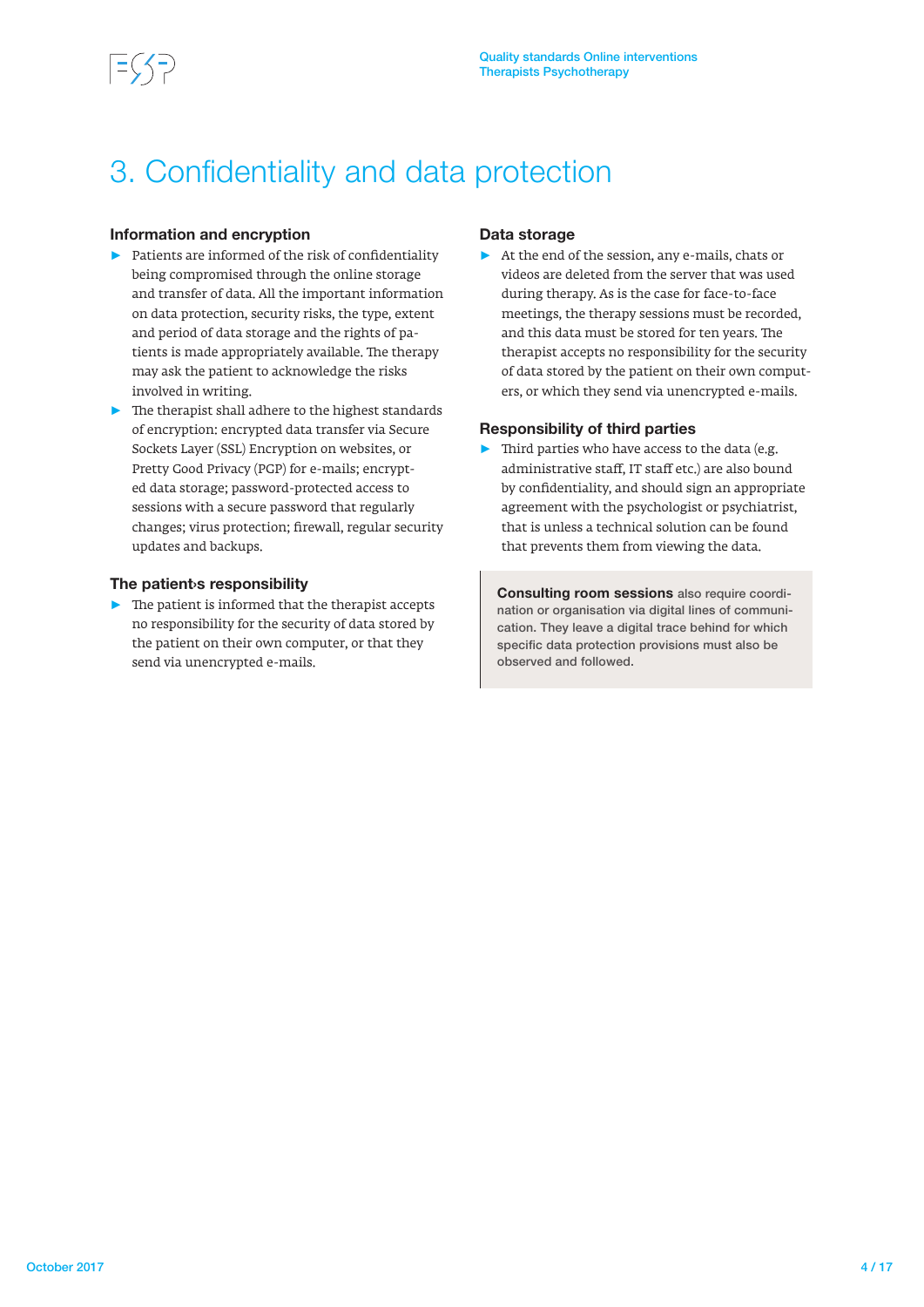### 4. Professional code of ethics

### Professional codes of ethics also apply online

- $\blacktriangleright$  FSP members must comply with the code of ethics laid down in the FSP code of conduct.
- ► Complaints should be directed to the FSP Code of Ethics Panel or to the ombudsman of medical associations in each canton.
- $\blacktriangleright$  Psychiatrists and psychologists are guided by the relevant professional standards (SAMV, FMH, FMPP).

### Restriction on advertising

► Descriptions of online sessions shall not contain any advertising from third parties.

### Reference to current quality standards

► Appropriate reference shall be made to the fact that the session complies with the current quality standards of the FSP and the FMPP.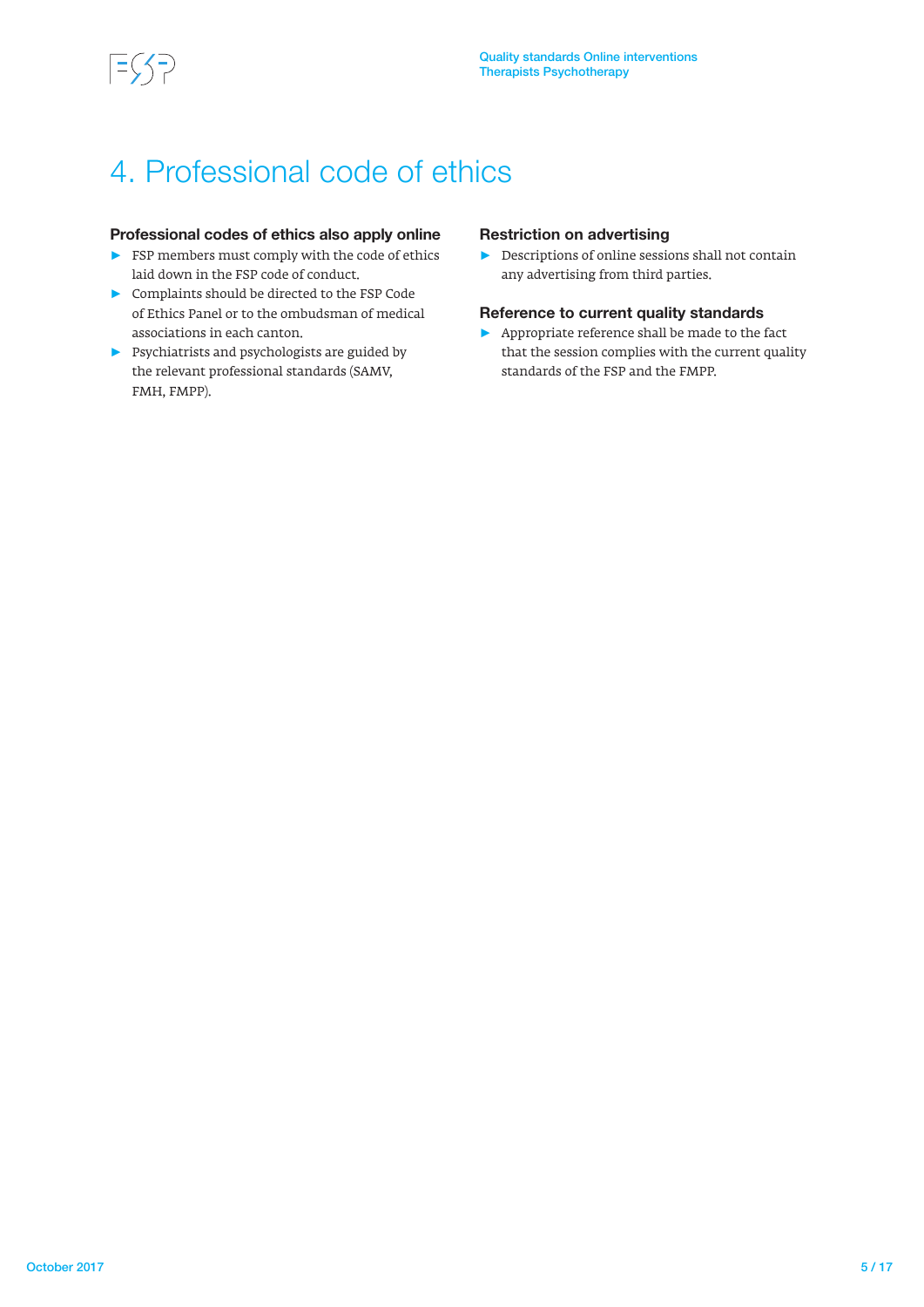### INFORMATION ON ONLINE INTERVENTIONS

### 1. Definition and scope

**Online interventions** is the umbrella term.

- ► **Self-help interventions:** where the patient and the therapist do not meet
- ► **Online therapy: interventions** that involve active and beneficial interaction/relations between the patient and therapist. The contact can take place only online or alternately in the face-to-face practice. As is also true for face-to-face sessions, a distinction is made between counselling and psychotherapy.

If psychological disorders are being treated, the term is **online therapy**.

Online interventions have been researched and used to treat various different disorders: most frequently for social anxiety, panic disorder, generalised anxiety, post-traumatic stress disorder and depression, in addition to sleeping disorders, eating disorders and substance abuse (see also: Table 1 below).

 This list is not exhaustive and needs constant updating to reflect the current situation.

The aim of an online intervention is to stimulate cognitive emotional processes in patients so they recover or improve their self-control and their capacity to act. The aim is to foster the positive development of patients.

The intervention can be supplemented by further treatments, e.g. medication.

Psychological and psychiatric online interventions are typical components of a professional helping relationship. They are based on academically-founded concepts of effective interventions, and on concepts of treatment and counselling tested in practice, as well as on fundamental ethical considerations.

They must comply with professional codes of ethics, the scope of which has been expanded to cover specific media (confidentiality, data protection, evidence of counselling expertise and so on).

Online therapy is not a new type of therapy per se, but rather a **new type of treatment access via the medium of the internet** that has certain characteristics.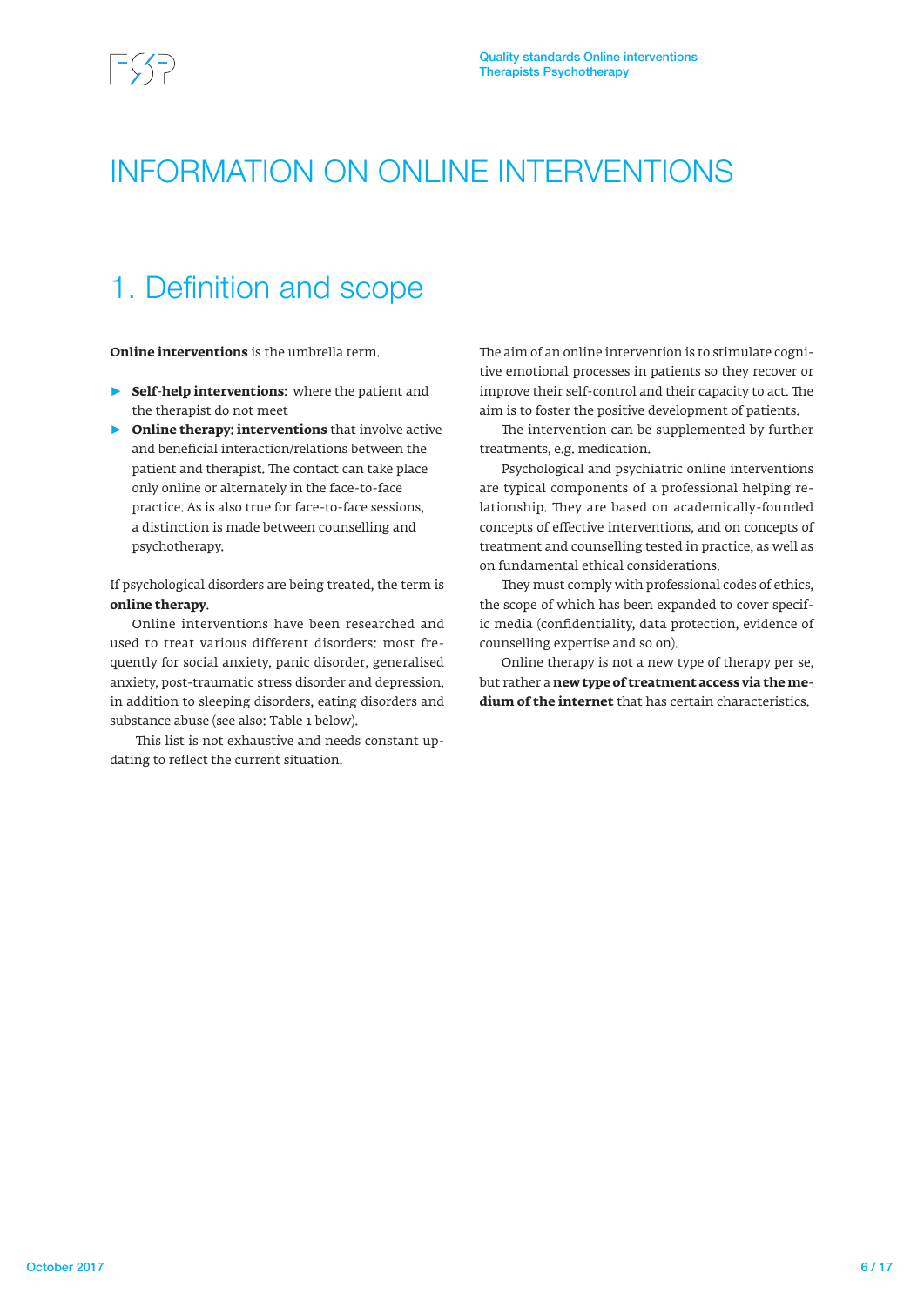### 2. Distinguishing features

### 2.1 Lines of communication

The interventions take place via various different lines of communication: e-mail, chat, videos and forums. This means there is e-mail therapy, chat therapy, video conferencing therapy as well as guided and non-guided self-help programmes (apps) or therapy combinations (known as "blended treatments").

### 2.2 Mathods

Online interventions are carried out in different ways:

- $\triangleright$  for instance as therapy that relies only or nearly only on video conferences,
- ► guided/unguided self-help,
- $\triangleright$  or as a combined therapy: online interventions used to supplement consultation room meetings and to support traditional treatments ("blended treatments"),
- $\triangleright$  or using methods derived from writing therapy as is the case for e-mail counselling.

Patients undergoing conventional therapy can also benefit independently from unguided self-help modules, or draw on self-help tools. These tools can be used alone and/or in groups with or without psychological support.

Online therapy is often contrasted with "consulting room therapy". This can lead to confusion seeing as video conferencing does also offer participants the chance to sit face to face. Studies and literature on the subject, however, always equate "face-to-face therapy" with the conventional form of therapy (Botella, Garcia-Palacios, Banos & Quero, 2009).

### 2.3 Synchronous/asynchronous

Communication during online interventions can either be asynchronous or synchronous.

- ► asynchronous (at different times): by e-mail, on a moderated forum (consultation and moderation from open and closed forums) or
- ► synchronous (at the same time): video conferencing,
- ► one-to-one chat, moderated chat, expert chat (a group can ask experts questions live).

### 2.4 Phases

Internet-based interventions are used in various different phases and for various different target groups: universal, selective and indicated prevention, therapy (target group), preparing psychotherapy during the waiting period.

| <u>VUITUU UITUTU UITU LYPUU</u>     |                                                                                                                                                                                                                                                                                                                                                                                                                                                                                                                                                                                                      |  |
|-------------------------------------|------------------------------------------------------------------------------------------------------------------------------------------------------------------------------------------------------------------------------------------------------------------------------------------------------------------------------------------------------------------------------------------------------------------------------------------------------------------------------------------------------------------------------------------------------------------------------------------------------|--|
| <b>Telephone</b>                    | This therapy is conducted over the phone.                                                                                                                                                                                                                                                                                                                                                                                                                                                                                                                                                            |  |
| <b>E-mail therapy</b>               | This type of therapy generally involves an exchange of e-mails, usually written,<br>between the patient and the therapist. Thisinteraction should be encrypted.                                                                                                                                                                                                                                                                                                                                                                                                                                      |  |
| <b>Chat therapy</b>                 | This type of therapy involves interaction between the patient and the therapist<br>via chat. Chat refers to electronic, written communication in real time. It in-<br>volves the patient and the therapist interacting in a protected, virtual chatroom.<br>A virtual meeting point like this, where patients can open a user account for the<br>duration of the therapy, is provided by the therapist.                                                                                                                                                                                              |  |
| <b>Videoconferencing</b><br>therapy | Video conferencing refers to interaction that takes place by phone between<br>the patient and the therapist via a video screen. This means the participants<br>are sat opposite each other in front of their screens, meaning they can see<br>gestures, emotions and facial expressions on the screen. This type of therapy<br>is undoubtedly closest to conventional therapy. The therapist provides an en-<br>crypted channel or an encrypted platform just as he/she would do if communi-<br>cating via e-mail or chat. The patient can set up a user account for the duration<br>of the therapy. |  |

### Various different types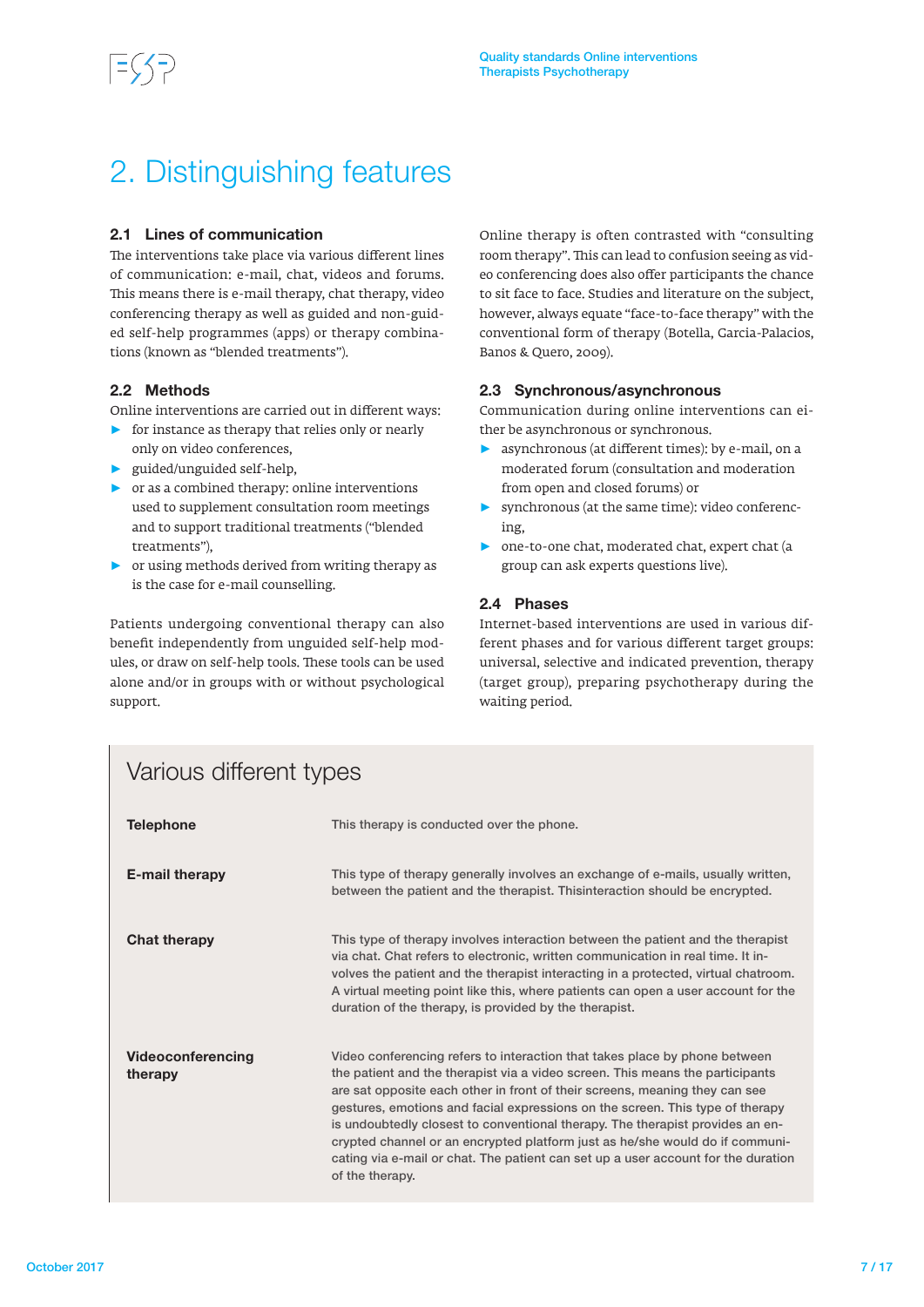

| <b>Unguided self-help</b>                                 | Unguided self-help is a type of internet-based psychological/psychiatric<br>intervention that involves no contact in person. It is comparable to a printed<br>self-help guide. Patients go through the information/help pages and are set<br>tasks by the programme that they complete independently. Persevering with<br>the programme until the very end requires a great deal of motivation from the<br>patient. The patient normally has to create a user account in the beginning, and<br>users do have to pay for certain services.                                                                                                                                   |
|-----------------------------------------------------------|-----------------------------------------------------------------------------------------------------------------------------------------------------------------------------------------------------------------------------------------------------------------------------------------------------------------------------------------------------------------------------------------------------------------------------------------------------------------------------------------------------------------------------------------------------------------------------------------------------------------------------------------------------------------------------|
| <b>Guided self-help</b>                                   | In contrast to unguided self-help, guided self-help is characterised by regular<br>interaction between the patient and the therapist. This interaction is generally<br>limited to an initial diagnosis and regular, brief feedback from the therapist on<br>what they have covered. This way, the patient is motivation can be maintained<br>and increased, and there is scope for minimising unforeseen developments.                                                                                                                                                                                                                                                      |
| <b>Combinations ("blended</b><br>treatments")             | Combinations or "blended treatments" refer to therapies that combine online<br>therapy with face-to-face therapy. This means a patient undergoing conven-<br>tional therapy can also be independently benefiting from unguided self-help<br>modules at the same time.                                                                                                                                                                                                                                                                                                                                                                                                       |
| Transdiagnostic pro-<br>grammes and modular<br>programmes | Mental disorders are frequently comorbid, in other words it is very rare for there<br>just to be one condition. The online therapy approaches mentioned above only<br>address these disorders to some extent. Numerous studies (Berger, Boettcher<br>& Caspar, 2014; Carlbring et al., 2011) have shown that tailored online interven-<br>tions are effective. This involves splitting up an online therapy programme into<br>parts (known as modules), and these are then grouped based on the symptoms<br>of the patient in question. This makes customised online therapy a possibility,<br>and it also offers the benefits that customised face-to-face therapy enjoys. |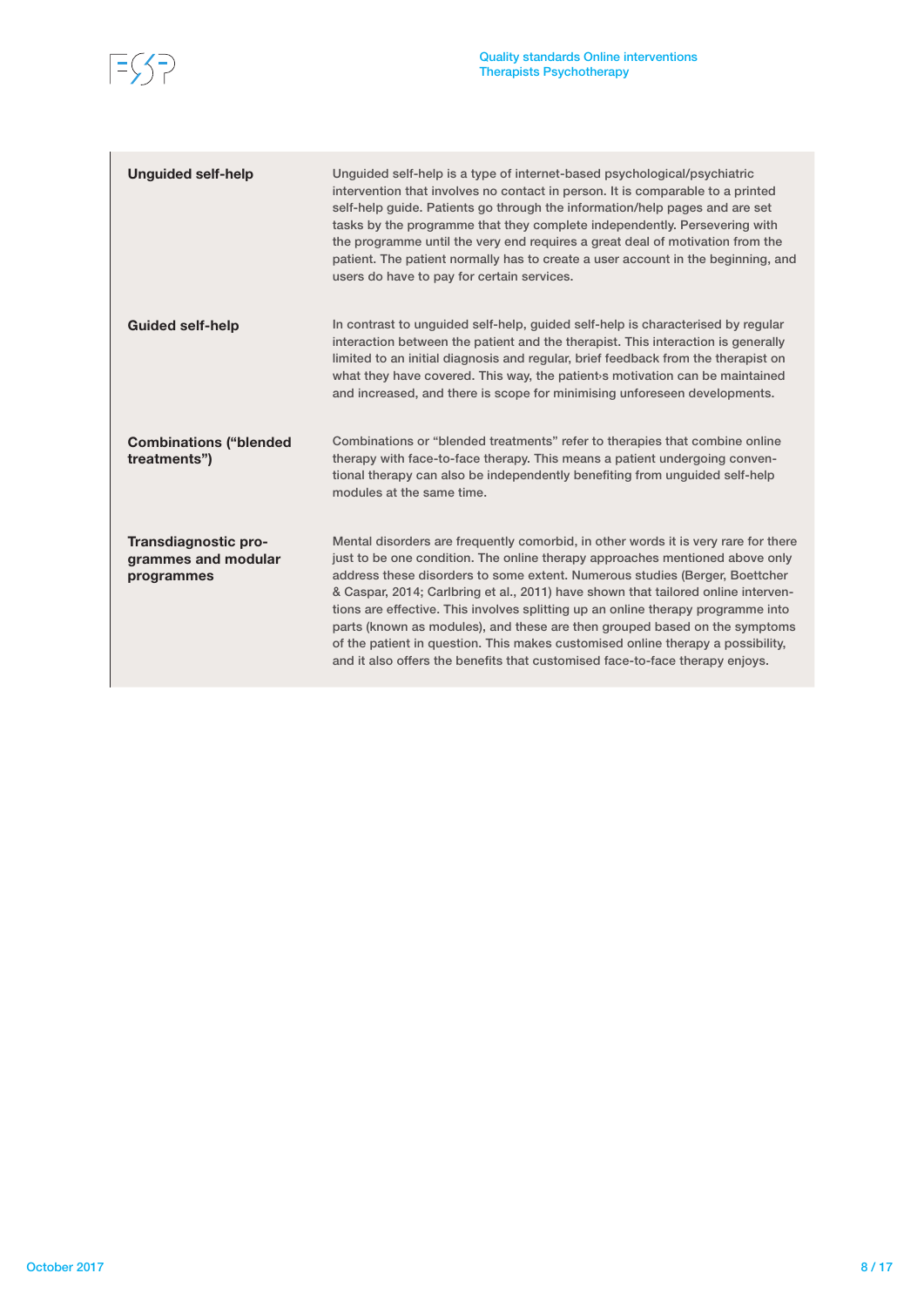### 3. Are online interventions effective?

The first thing that must be said about the effectiveness of online interventions is that "the term 'online intervention' is often used as an umbrella term without specifying what clinical-psychological intervention method is actually involved. (…) Academic literature on the subject either distinguishes between online counselling and online psychotherapy to some degree, or not at all. (…) This is why results on the effectiveness and the mechanisms involved in online counselling come under the same section as online psychotherapy." (Eichenberg & Küsel 2016). It is also difficult to differentiate it from coaching seeing as the myriad studies there have been on guided self-help often use "coaches", whose main role is to motivate patients to actively engage with the self-help programmes themselves and to make the most of resources. Even though research into internet-based interventions is still in its relative infancy, over 200 controlled trials and a number of systematic reviews and meta-analyses have already been conducted (e.g. Andersson, Cuijpers, Carlbring, Riper, & Hedman, 2014; Hedman, Ljotsson, & Lindefors, 2012). These studies cover a wide range of mental disorders and behavioural disorders/problems. It has not yet been comprehensively documented in academic literature that online therapy is effective for treating all disorders, but that does not preclude it from potentially working.

Most assessments have been of guided self-help for anxiety and depression (Andersson, 2016), which has now in fact now been assessed for a number of different disorders and problems. Table 1 provides an overview of the different types of disorders and problems for which randomised, controlled trials, complete with proof of efficacy, have already been conducted.

| <b>Psychiatric disorders</b>                                                                                                                                                                                                                                                                                                                                                                                                                                                          | Somatic disorders / health<br>problems                                                                                                                                                                                                                                             | <b>Other</b>                                                                                                                                                                                                                    |
|---------------------------------------------------------------------------------------------------------------------------------------------------------------------------------------------------------------------------------------------------------------------------------------------------------------------------------------------------------------------------------------------------------------------------------------------------------------------------------------|------------------------------------------------------------------------------------------------------------------------------------------------------------------------------------------------------------------------------------------------------------------------------------|---------------------------------------------------------------------------------------------------------------------------------------------------------------------------------------------------------------------------------|
| Depression (including<br>post-partum depression)<br>Bipolar disorder<br>Panic disorder with/withou-<br>tAgoraphobia<br>Social anxiety<br>Specific phobia<br>Generalised anxiety<br>Hypochondria<br>Mixture of anxiety and de-<br>pression<br>Obsessive-compulsive dis-<br>order<br>Post-traumatic stress disorder<br>Gambling disorder<br>Various eating disorders<br>Body dysmorphic disorder<br>Various substance abuse<br>disorders<br>Attention deficit/hyperactivity<br>disorder | Headaches<br><b>Tinnitus</b><br><b>Diabetes</b><br><b>Sleeping Disorders</b><br><b>Chronic Pains</b><br>Cancer<br>Irritable Bowel Syndrome<br>Encopresis<br><b>Erectile Dysfunction</b><br><b>Chronic Fatigue Syndrome</b><br><b>Multiple Sclerosis</b><br>Obesity<br>Smoking<br>▶ | Relationship therapy<br>Parenting training<br>Stress management training<br>Perfectionism<br>Self-compassion<br><b>Burnout</b><br>Procrastination<br><b>Complicated grief</b><br>Negative body image<br>Unable to have children |

**Table 1:** Areas in which the efficacy of guided internet-based self-help has already been assessed with randomised, controlled trials (according to Andersson, 2016)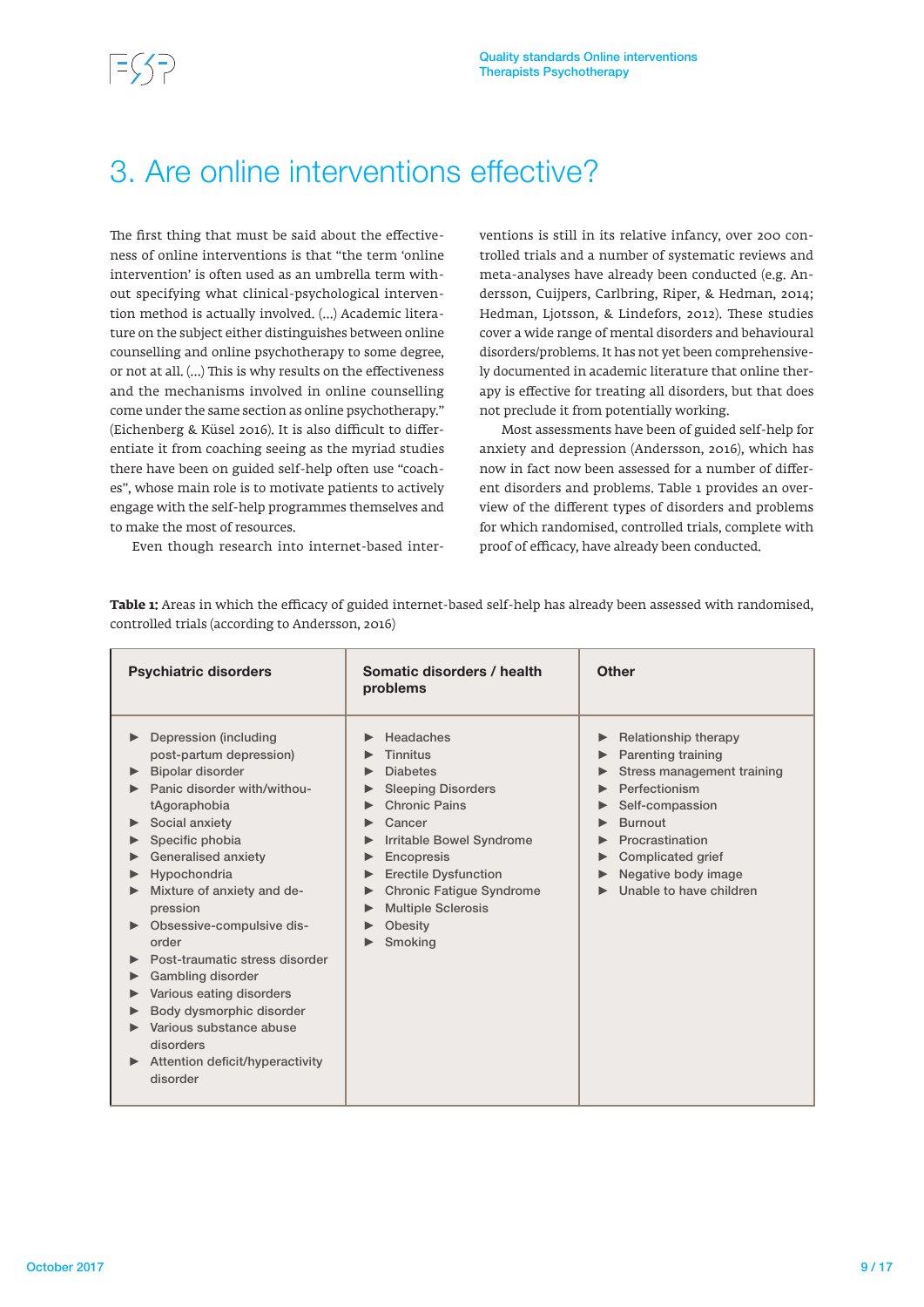A number of meta-analyses and systematic reviews have shown that guided self-help does on average provide treatment, the effect of which is comparable to that of conventional psychotherapies (Andersson, Cuijpers, Carlbring, Riper, & Hedman, 2014; Hedman, Ljotsson, & Lindefors, 2012). Given that therapists do not have to invest as much time in this treatment as they do with conventional psychotherapy (the average amount of time therapists invest is between 10 to 20 minutes per week and per patient), self-help has also proven to be more cost-effective than conventional psychotherapies (e.g. Hedman et al., 2012b). The long-term effects of treatment have also been shown to last up to five years post-intervention (z.B. Hedman et al., 2011). Furthermore, the results of the controlled trials could also be replicated in conventional clinics and with regular patients in countries such as Sweden and Australia, where guided self-help interventions are now offered in every clinic (Andersson & Hedman, 2013).

Whilst numerous trials have been conducted on guided self-help, very few trials yielding promising results have been conducted on e-mail, chat and video therapy (Kessler et al., 2009; Simpson & Reid, 2014; Vernmark et al., 2010). There are even fewer trials on blended treatments, i.e. the combination of face-toface sessions with online interventions. Research is urgently needed in this area.

By contrast, it is well established that unguided self-help is also effective in comparison with passive control groups (e.g. waiting lists) for numerous problems, especially symptoms of depression (Cuijpers et al., 2011; Karyotaki et al., 2015; Karyotaki et al., 2017). However, unguided self-help has on average been shown to be less effective than guided self-help (Baumeister, Reichler, Munzinger, & Lin, 2014; Richards & Richardson, 2012; Spek et al., 2007). This is primarily due to lower levels of treatment adherence and higher rates of treatment dropout than with guided self-help. Where trials on unguided self-help solely analyse the results of participants who persevere with therapy until the very end, the treatments are generally found to be very effective (Meyer et al., 2009). Hence it appears that some participants are able to benefit a great deal from unguided self-help, whilst others drop out prematurely. Dropout rates are particularly high if it is very easy to get onto a self-help programme, and if there is no thorough assessment process. One example of this is the Australian depression programme MoodGym, which patients can use straight away, both anonymously and for free, as soon as they have entered a user name of their choosing and a password. The number of people who register for these open-access programmes is very high, yet the number of patients who drop out prematurely is also very high (Christensen, Griffiths, & Jorm, 2004). By contrast, unguided self-help programmes with a thorough assessment process and a diagnostic interview were found to have far lower rates of treatment dropout, and were shown to be far more effective (Berger et al., 2017; Johansson & Andersson, 2012).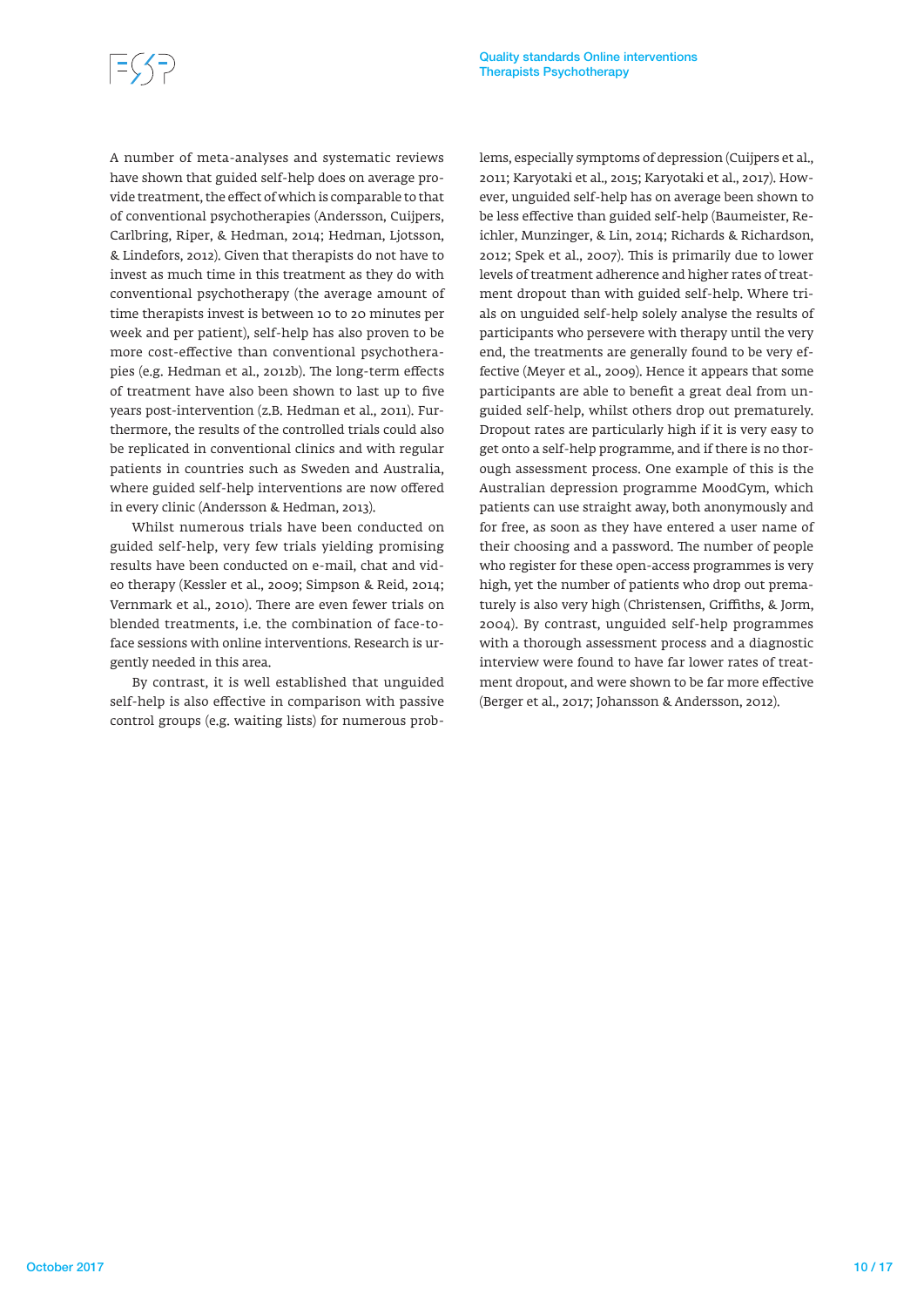### 4. Prospects and risks

Online interventions come with both prospects and risks. Berger (2015) points out that online interventions have specific characteristics that could prove both advantageous and disadvantageous. For instance, distance communication has the advantage of there being no need to travel, and patients who are unable to find help due to limited mobility or geographical location can also be reached. Another advantage is that communication takes place via the preferred media of young people. At the same time, however, this may compromise the confidentiality of the data shared (if no encryption techniques are used), the identify of providers and patients is not secured and it is only possible to respond appropriately to an acute crisis to a limited degree. Table 2 provides a summary of the pros and cons of internet-based interventions, though it is important to note that the pros and cons listed do not apply in equal measure to each type of internet-based intervention. As such, benefits such as ready availability and unlimited scope for duplication, lower intervention costs and consistent quality apply specifically to webbased self-help, not to e-mail therapy.

**Table 2: P**ros and cons of internet-based therapies (adapted from Berger & Caspar, 2011 and Berger, 2015)

| <b>Features of</b><br>internet-based<br>therapies                        | <b>Pros</b>                                                                                                                                                                                                                                                                                                                                                                                                                                                                     | Cons / risks                                                                                                                                                                                                                                                                                  |
|--------------------------------------------------------------------------|---------------------------------------------------------------------------------------------------------------------------------------------------------------------------------------------------------------------------------------------------------------------------------------------------------------------------------------------------------------------------------------------------------------------------------------------------------------------------------|-----------------------------------------------------------------------------------------------------------------------------------------------------------------------------------------------------------------------------------------------------------------------------------------------|
| Distance treat-<br>ment                                                  | ► Convenient as no travelling needed<br>▶ Possible to reach patients who cannot<br>access help due to limited mobility or for<br>geographical reasons                                                                                                                                                                                                                                                                                                                           | Only possible to respond<br>appropriately in a crisis (e.g.<br>patient has suicidal tendencies)<br>to a limited degree<br>Confidentiality of data com-<br>promised by the sharing and<br>storage of information<br>$\blacktriangleright$ Identity of therapists and pa-<br>tients not secured |
| Flexibility in<br>terms of avail-<br>ability; can be<br>used at any time | No need to arrange appointments (only if<br>communication is asynchronous. If communi-<br>cation is synchronous, an appointment has to<br>be arranged)<br>► Can also be used outside normal working<br>hours<br>$\blacktriangleright$ Material can be covered at a convenient time<br>and at a flexible pace<br>Several brief training modules and sessions<br>can be good for learning<br>$\blacktriangleright$ Messages written by therapist can be<br>checked before sending | Not having a clear schedule<br>can reduce compliance<br>Eimited scope for direct, ongo-<br>ing interaction                                                                                                                                                                                    |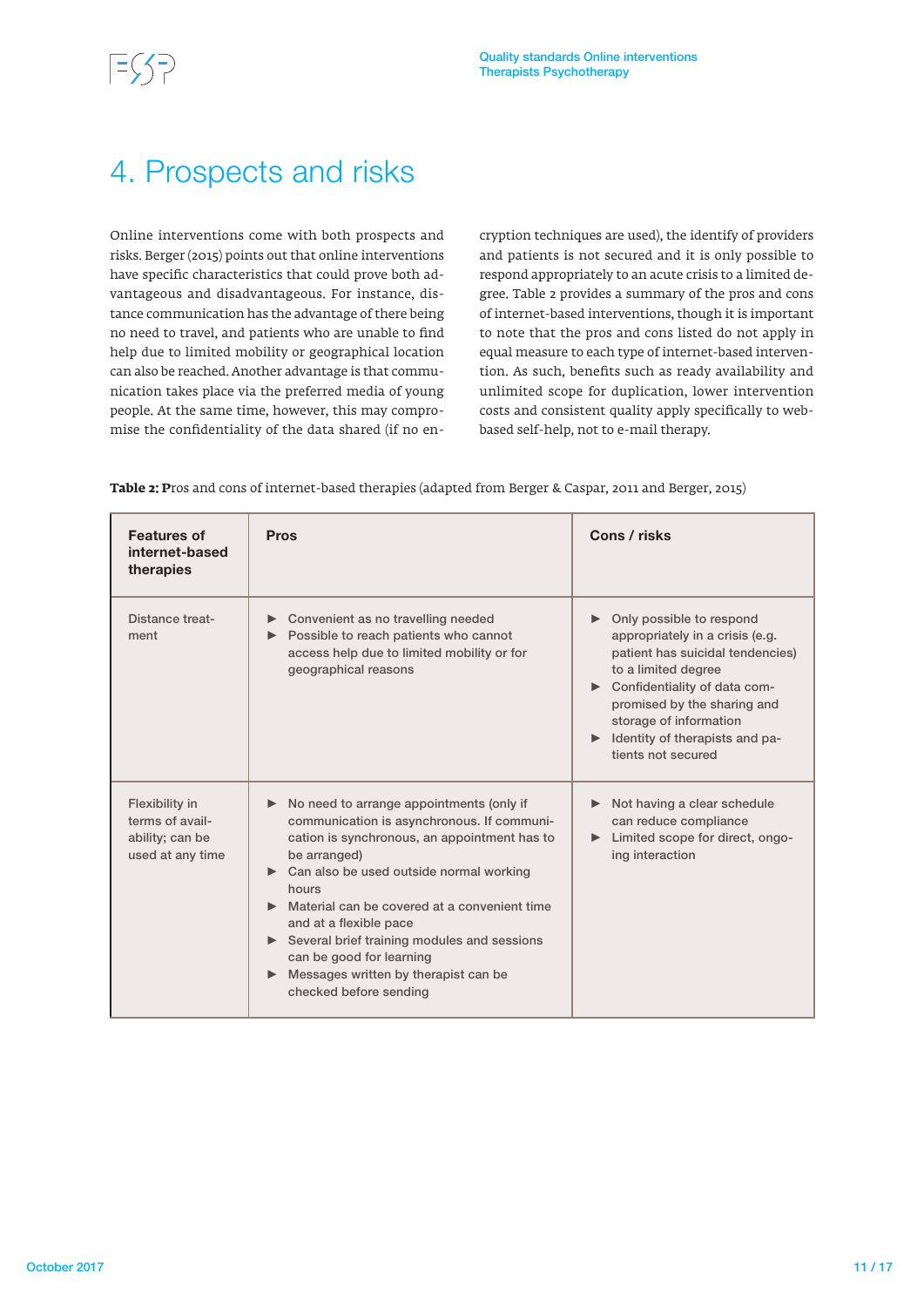

| No physical<br>contact / written<br>communication                | $\blacktriangleright$ Fewer inhibitions about seeking help than in<br>face-to-face therapy<br>More openness and sincerity (no inhibitions:<br>patients are able to express themselves<br>faster)<br>$\triangleright$ No social barriers (e.g. because of appear-<br>ance)<br>Chance to reflect upon what has been written<br>More self-determination (the patients decide<br>what they write about)<br>Playing an active role in therapy is not a<br>complicated process | Lack of non-verbal/paraverbal<br>$\blacktriangleright$<br>communication<br>Easier to gloss over difficult<br>$\blacktriangleright$<br>subjects<br>More misunderstandings com-<br>municating<br>Writing skills required<br>Writing requires more effort<br>$\blacktriangleright$<br>and is more time-consuming<br>than speaking |
|------------------------------------------------------------------|--------------------------------------------------------------------------------------------------------------------------------------------------------------------------------------------------------------------------------------------------------------------------------------------------------------------------------------------------------------------------------------------------------------------------------------------------------------------------|--------------------------------------------------------------------------------------------------------------------------------------------------------------------------------------------------------------------------------------------------------------------------------------------------------------------------------|
| Self-help being<br>readily available<br>and easy to<br>duplicate | Low costs<br>Consistent quality                                                                                                                                                                                                                                                                                                                                                                                                                                          | More dubious services can also<br>easily become widespread                                                                                                                                                                                                                                                                     |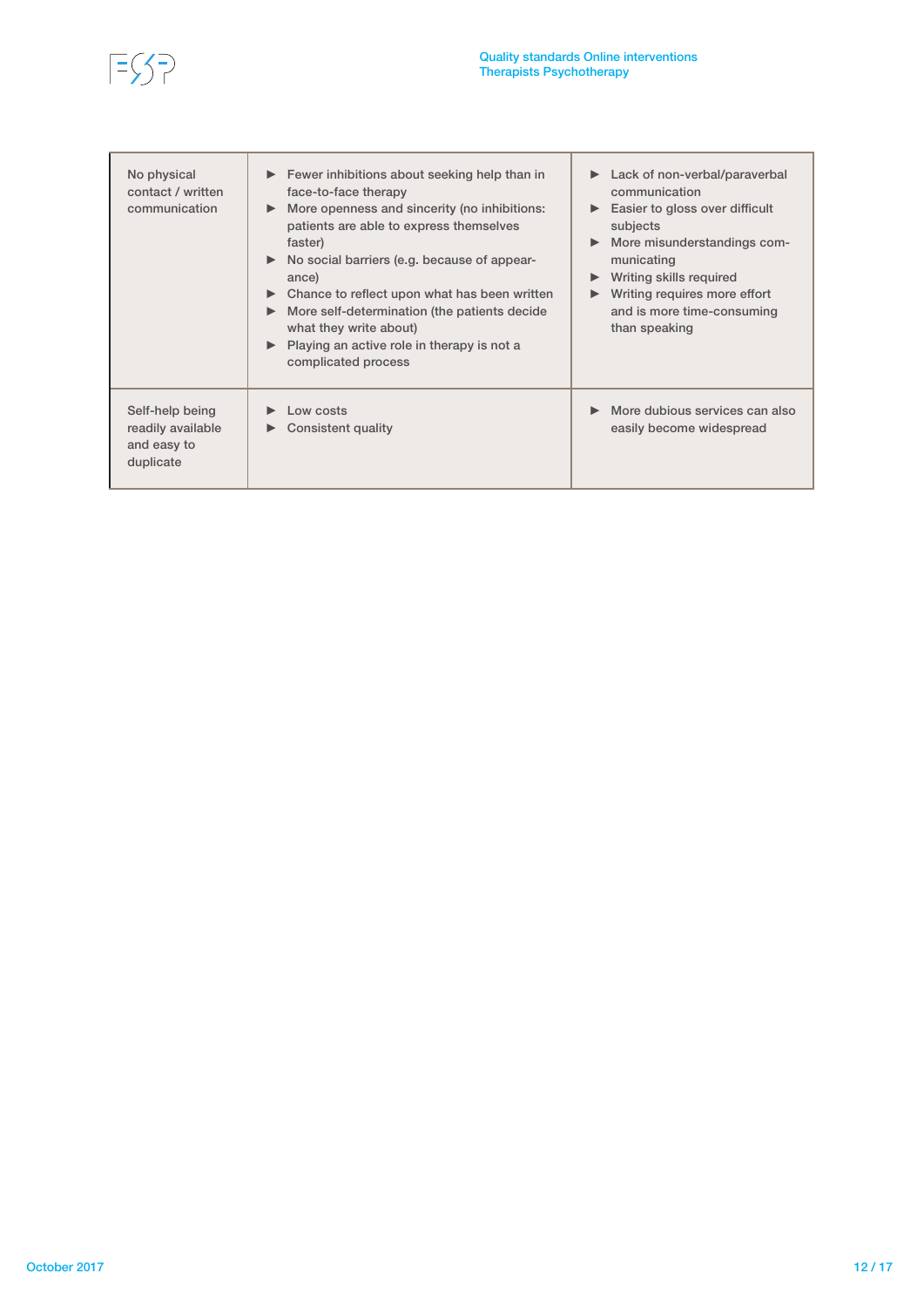### 5. Specific skills

The prospects of treatment being effective are good if the patient is confident and enjoys communicating online. The therapist should be aware of the fact that, over the course of treatment, it may be possible or indeed necessary to either change from online therapy to consultation room therapy, or to change the line of communication.

### 5.1 Aptitude

Psychotherapy: a Swiss-recognised specialist qualification in psychotherapy obtained abroad, or one that is recognised by the Swiss body PsyKo (Psychology Professions Commission)

### 5.2 Skills

Psychotherapy skills and communication skills

- ► Indication and triage:
	- ► Ability to assess indications and contraindications for online therapy
	- ► Knowledge of other institutions, professional colleagues
- $\blacktriangleright$  Ability to ensure a patient is compliant and that they build up confidence: prospects of effective treatment are good if the patient is confident.
- ► Symptom progression: change the medium/setting if need be
	- ► Change to another medium if it proves appropriate to do so
	- ► Change from online therapy to face-to-face therapy if it proves appropriate to do so
- ► Relationship: ability to develop a bond and empathy despite anonymity, and to keep the patient committed.
- ► Flexibility in terms of scheduling and objectives will contribute to the success of online therapy.
- ► Knowledge of the legal situation RE rights of notification

### 5.3 IT skills

- ► Up-to-date knowledge of the basics in IT software and hardware, user knowledge of the internet and current forms of communication (e-mail, chat, forums, text messages)
- ► The ability to type rapidly is a key technical skill for online therapy (e-mail, chat), especially if communication is synchronous

### 5.4 Date protection and security skills

Data protection and security skills: knowledge of data protection and security guidelines.

### 5.5 Concepts of media-based therapy

The therapists are familiar with theories and models of computer-mediated communication (theory of channel reduction, theory of social information processing, theories on imagination and simulation options, theories on media richness), and they are also capable of taking these theories and models into account in practice. These concepts are detailed in a work by R. Ott und C. Eichenberg (Ott, R. (Ed.), (2003), Klinische Psychologie und Internet, Potenziale für klinische Praxis, Intervention, Psychotherapie und Forschung, Hogrefe, Göttingen [Clinical Psychology and the Internet, Potential for Clinical Practice, Intervention, Psychotherapy and Rearch]) and summarised in a work by Thomas Berger (2015).

### 5.6 Reading and writing

- ► The ability to understand and correctly filter the content of messages and to read between the lines/ spot gaps
- ► Text style: the number of words, the length of the text and the «smoothness» of the text play an important role in terms of the help a patient feels they are receiving. It is important that both patient and therapist are able to express themselves well in writing.
- ► Communicating what has been understood and what has not. Avoid irony
- ► Ask patients thought-provoking questions
- ► Orthography
- ► Knowledge of the main, most common emoticons and online abbreviations.

### 5.7 Quality development

- Willingness to perform supervision or consult with peers
- ► Ongoing training in online therapy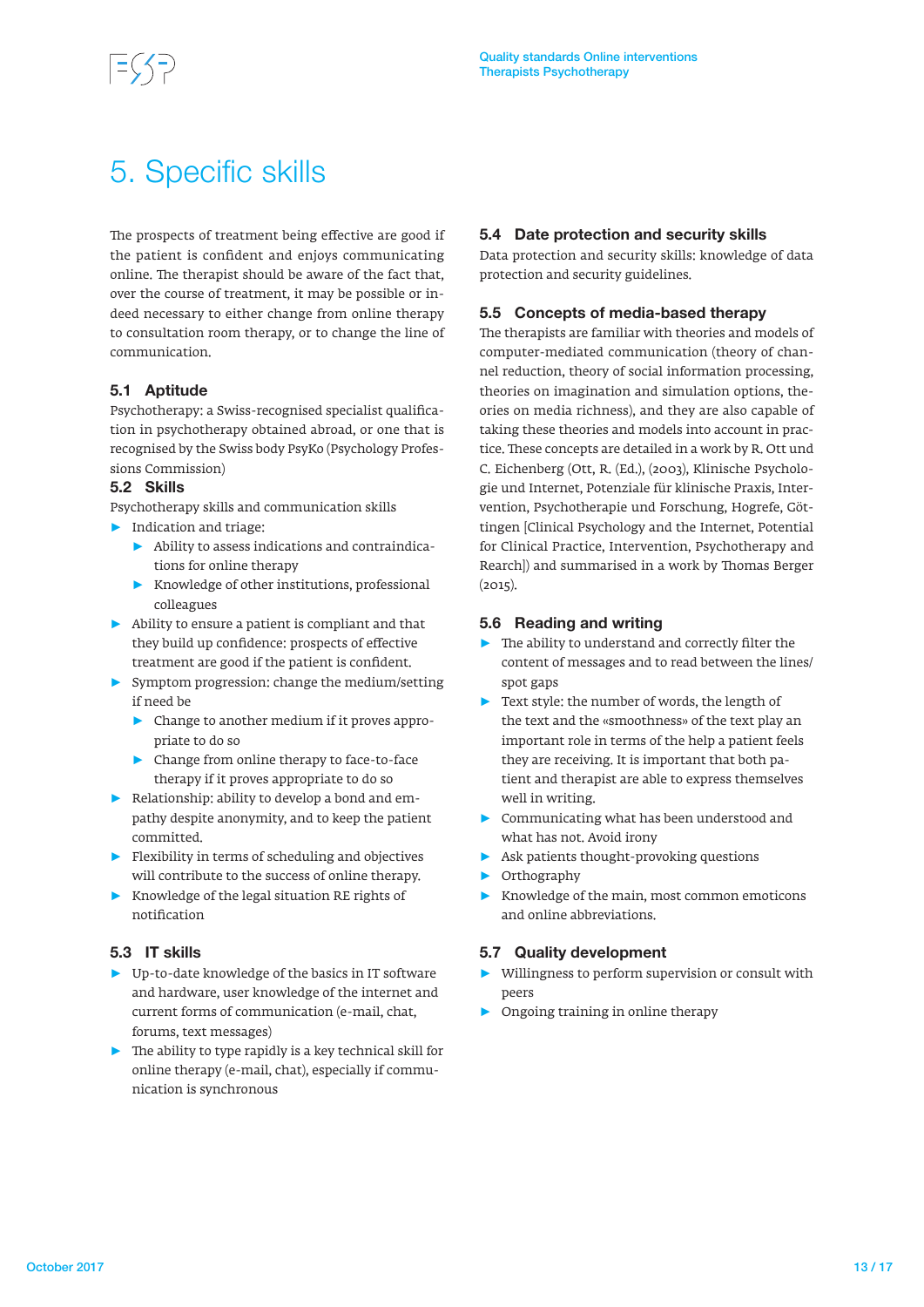### 6. Creating a website

A number of things must be considered when creating and updating a website:

- ► Structure
- ► A clear, user-friendly page
- ► Updates possible and easy to make
- ► Smartphone/mobile-friendly
- ► Possible to communicate via an encrypted section of the website
- ► A contract that regulates each aspect of the treatment (therapy, data protection, risk acknowledgement, technology, fees) as well as GTC if there are fees.
- ► Legal information
- ► A clear definition of the website›s responsibilities and transparent communication with the patient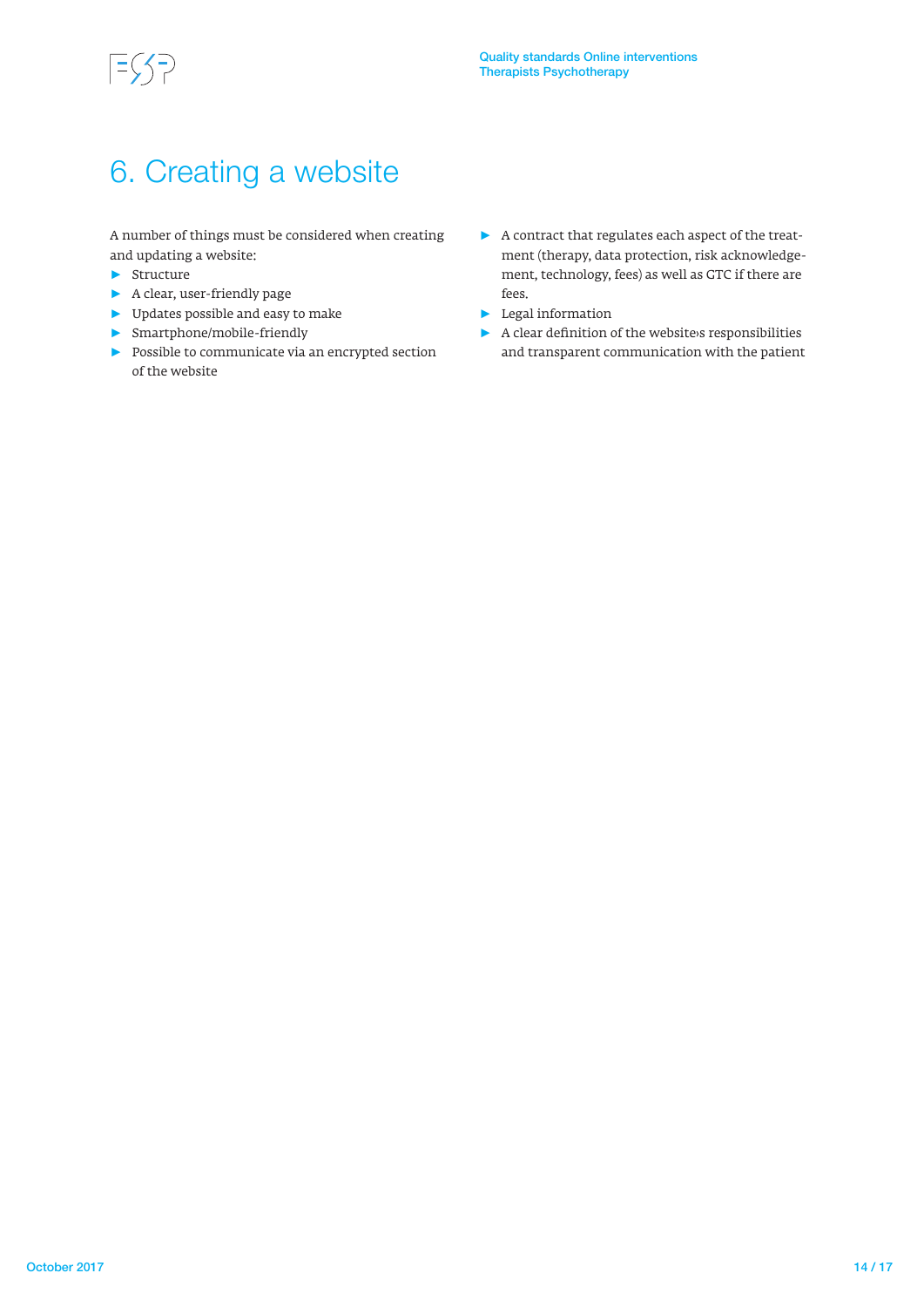## 7. Bibliography

- ► Andersson, G. (2016). Internet-Delivered Psychological Treatments. Annu Rev Clin Psychol, 12, 157-179.
- ► Andersson, G., Hedman, E. Effectiveness of guided internet-delivered cognitive behaviour therapy in regular clinical settings. Verhaltenstherapie. 2013;23:140–148.
- ► Andersson, G., Cuijpers, P., Carlbring, P., Riper, H., & Hedman, E. (2014). Guided Internet-based vs. face-to-face cognitive behavior therapy for psychiatric and somatic disorders: a systematic review and meta-analysis. World Psychiatry, 13(3), 288-295.
- ► Andrews, G., Cuijpers P., Craske, MG., McEvoy, P., Titov, N. (2010), Computer Therapy for the Anxiety and Depressive Disorders Is Effective, Acceptable and Practical Health Care: A Meta-Analysis, PLoS ONE 5(10): e13196.
- ► Baumeister, H., Reichler, L., Munzinger, M., & Lin, J. (2014). The impact of guidance on Internet-based mental health interventions - A systematic review. Internet Interventions, 1(4), 205-215.
- ► Berger, T., Boettcher, J., & Caspar, F. (2014), Internet-Based Guided Self-Help for Several Anxiety Disorders: A Randomized Controlled Trial Comparing a Tailored With a Standardized Disorder-Specific Approach. Psychotherapy, 51(2), 207-219
- ► Berger, T. (2015), Internetbasierte Interventionen bei psychischen Störungen, Göttingen: Hogrefe.
- ► Berger, T., Urech, A., Krieger, T., Stolz, T., Schulz, A., Vincent, A., . . . Meyer, B. (2017). Effects of a transdiagnostic unguided Internet intervention (‹velibra›) for anxiety disorders in primary care: results of a randomized controlled trial. Psychol Med, 47(1), 67-80.
- ► Botella C., Garcia-Palacios A., Banos RM., Quero, S., (2009), Cybertherapy: Advantages, Limitations, and Ethical Issues, PsychNology Journal, Volume 7, Number 1, 77 – 100.
- ► Carlbring, P., Maurin, L., Torngren, C., Linna, E., Eriksson, T., Sparthan, E. et al. (2011). Individually-tailored, Internet-based treatment for anxiety disorders: A randomized controlled trial. Behaviour Research and Therapy, 49(1), 18-24.
- ► Carrard, I., Fernandez-Aranda, F., Lam, T., Nevonen, L., Liwowsky, I., Volkart, A. C. & Norring, C. (2011). Evaluation of a guided internet self-treatment programme for bulimia nervosa in several European countries. European Eating Disorders Review, 19(2), 138-149.
- ► Carrard I, Crépin C, Rouget P, Lam T, Golay A, Van der Linden M. (2011), Randomised controlled trial of a guided self-help treatment on the Internet for binge eating disorder, Behaviour Research and Therapy, Volume 49, Issue 8, 482–491.
- ► Christensen, H., Griffiths, K. M., & Jorm, A. F. (2004). Delivering interventions for depression by using the Internet: Randomised controlled trial. British Medical Journal, 328(7), 265-268.
- ► Copeland J. & Martin, G. (2004), Web-based interventions for substance use disorders: a qualitative review, Journal of Substance Abuse Treatment, 26 (2), 109-116. DOI:10.1016/S0740-5472(03)00165-X
- ► Cuijpers, P., Donker, T., Johannson, R., Mohr, D. C., van Straten, A., & Andersson, G. (2011). Self-guided psychological treatment for depressive symptoms: A meta-analysis. PLoS One, 6(6), e21274.
- ► Demailly, L. (2007). Que fait l›Internet aux psychanalystes?. Le Carnet PSY, (7), 30-34.
- ► Eichenberg, C., Kühne, S. (2014), Einführung Onlineberatung und –therapie. UTB, Psychomed Compact 7.
- ► Eichenberg, C. & Küsel, C. (2016). E-Mental-Health: Erkenntnisse über Wirkmechanismen fehlen noch. Deutsches Ärzteblatt, Ausgabe PP, 4, 176–179.
- ► Eichenberg, C., & Küsel, C. (2016). Zur Wirksamkeit von Online-Beratung und Online-Psychotherapie. Resonanzen–E-Journal für biopsychosoziale Dialoge in Psychotherapie, Supervision und Beratung, 4(2), 93-107.
- ► Harald Geißler (Hrsg.): E-Coaching. Schneider Verlag Hohengehren (Baltmannsweiler) 2008.
- ► Geissler, Harald/Hasenbein, Melanie/Wegener, Robert (2013). E-Coaching: Prozess- und Ergebnisevaluation des virtuellen Zielerreichungscoachings. In: Organisationsberatung Coaching Supervision. 20. Jg. (2). S. 125-145.
- ► Geissler, Harald/Wegener, Robert (Hg.) (2015). Bewertung von Coachingprozessen. Wiesbaden: Springer VS.
- ► Hedman, E., Andersson, G., Ljótsson, B., Andersson, E., Rück, C., Mörtberg, E. & Lindefors, N. (2011a). Internet-based cognitive behavior therapy vs. cognitive behavioral group therapy for social anxiety disorder: A randomized controlled non-inferiority trial. PLoSOne, 6 (3), e18001. doi: 10.1371/journal. pone.0018001
- ► Hedman, E., Furmark, T., Carlbring, P., Ljótsson, B., Rück, C., Lindefors, N. & Andersson, G. (2011b). Five-year follow-up of internet-based cognitive behaviour therapy for social anxiety disorder. Journal of Medical Internet Research, 13 (2), e39. doi: 10.2196/jmir.1776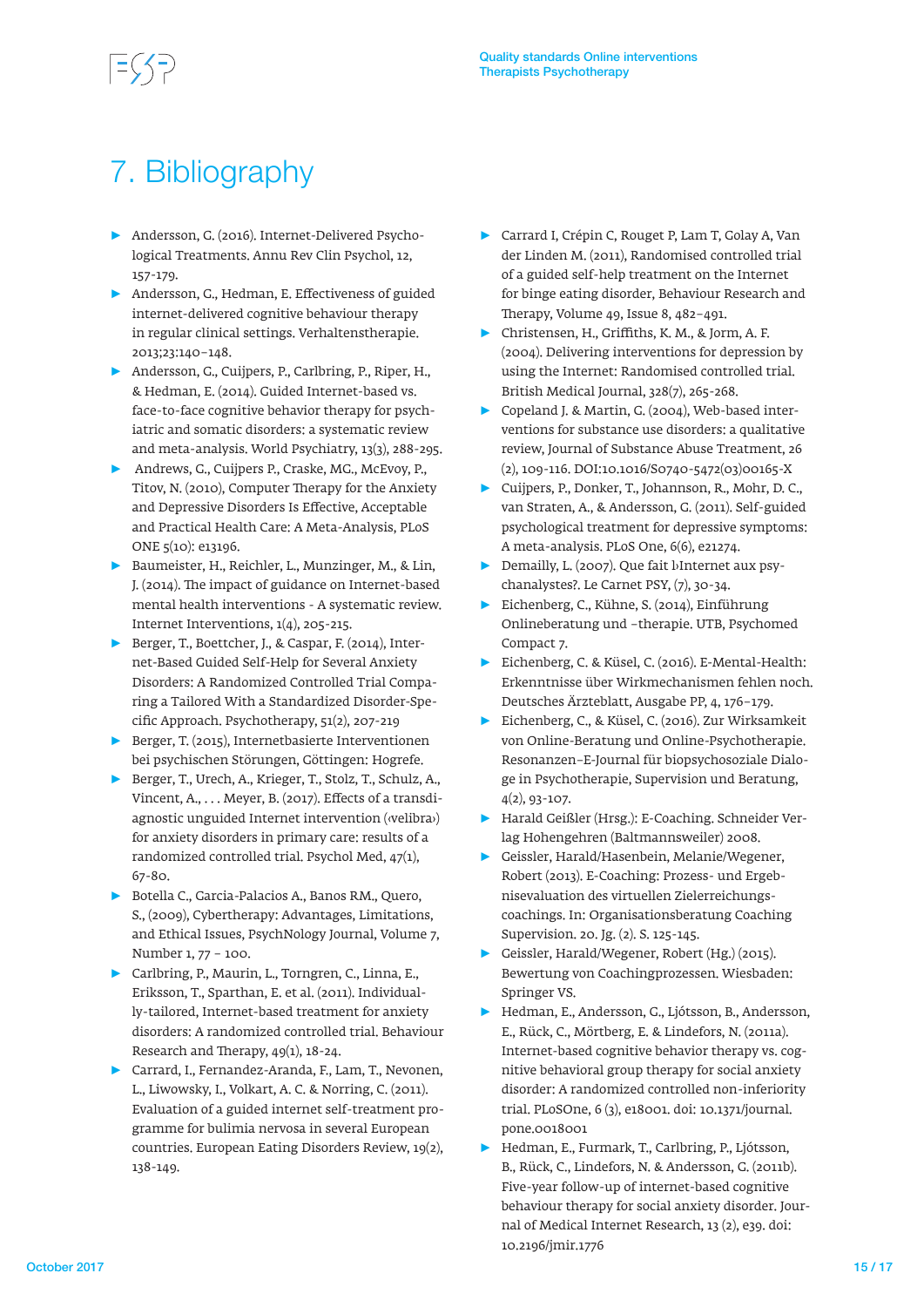- ► Hedman, E., Ljótsson, B. & Lindefors, N. (2012b). Cognitive behavior therapy via the internet: A systematic review of applications, clinical efficacy and cost-effectiveness. Expert Review of Pharmacoeconomics & Outcomes Research, 12, 745 – 764. doi: 10.1586/erp.12.67.
- ► Johansson, R., & Andersson, G. (2012). Internet-based psychological treatments for depression. Expert Review of Neurotherapeutics, 12, 861-870.
- ► Karyotaki, E., Kleiboer, A., Smit, F., Turner, D. T., Pastor, A. M., Andersson, G., . . . Cuijpers, P. (2015). Predictors of treatment dropout in self-guided web-based interventions for depression: an ‹individual patient data› meta-analysis. Psychol Med, 45(13), 2717-2726.
- ► Karyotaki, E., Riper, H., Twisk, J., Hoogendoorn, A., Kleiboer, A., Mira, A., Mackinnon, A., Meyer, B., Botella, C., Littlewood, E., Andersson, G., Christensen, H., Klein, J.P., Schröder, J., Breton-Lopez, J., Scheider, J., Griffiths, K., Farrer, L., Hujbers, M., Philipps, R., Gilbody, S., Moritz, S., Berger, T., Spek, V., Cuijpers, P. (2017). Efficacy of Self-guided Internet-based Cognitive Behavioral Therapy in the Treatment of Depressive Symptoms. A Meta-analysis of Individual Participant Data. JAMA Psychiatry, 3.
- ► Kessler, D; Lewis, G; Kaur, S; Wiles, N; King, M; Weich, S; Sharp, D (2009), Therapist-delivered Internet psychotherapy for depression: a randomised controlled trial in primary care, Lancet. 374, 9690, 628-634
- ► Knaevelsrud, C., Wagner, B., Böttche, M., (2016), Online-Therapie und –Beratung, Göttingen: Hogrefe.
- ► Kühne, S., Hintenberger, G., (Hg.) (2009), Handbuch Online-Beratung, Göttingen: Vandenhoeck & Ruprecht.
- ► Leroux, Y. (2008). Psychothérapies en ligne histoire, questions éthiques, processus. Psychothérapies, 28(3), 211-221.
- ► Leroux, Y. (2012). Psychothérapie et Internet. Le Journal des psychologues, (8), 29-33.
- ► Meyer, B., Berger, T., Caspar, F., Beevers, C. G., Andersson, G., & Weiss, M. (2009). Effectiveness of a Novel Integrative Online Treatment for Depression (Deprexis): Randomized Controlled Trial. Journal of Medical Internet Research, 11(2).
- ► Ott, R. (Ed.) . (2003). Klinische Psychologie und Internet: Potenziale für klinische Praxis, Intervention, Psychotherapie und Forschung. Hogrefe, Verlag für Psychologie.
- ► Richards, D., & Richardson, T. (2012). Computer-based psychological treatments for depression: a systematic review and meta-analysis. Clin Psychol Rev, 32(4), 329-342.
- ► Simpson, S. G., & Reid, C. L. (2014). Therapeutic alliance in videoconferencing psychotherapy: a review. Aust J Rural Health, 22(6), 280-299.
- ► Spek, V., Cuijpers, P., Nyklicek, I., Riper, H., Keyzer, J., & Pop, V. (2007). Internet-based cognitive behaviour therapy for symptoms of depression and anxiety: a meta-analysis. Psychol Med, 37(3), 319-328.
- ► Vernmark, K., Lenndin, J., Bjärehed, J., Carlsson, M., Karlsson, J., Öberg, J., ... & Andersson, G. (2010). Internet administered guided self-help versus individualized e-mail therapy: A randomized trial of two versions of CBT for major depression. Behaviour research and therapy, 48(5), 368-376.
- ► Waldl R., PERSON 2/2004, PERSON. Internationale Zeitschrift für Person zentrierte und Experienzelle Psychotherapie und Beratung.